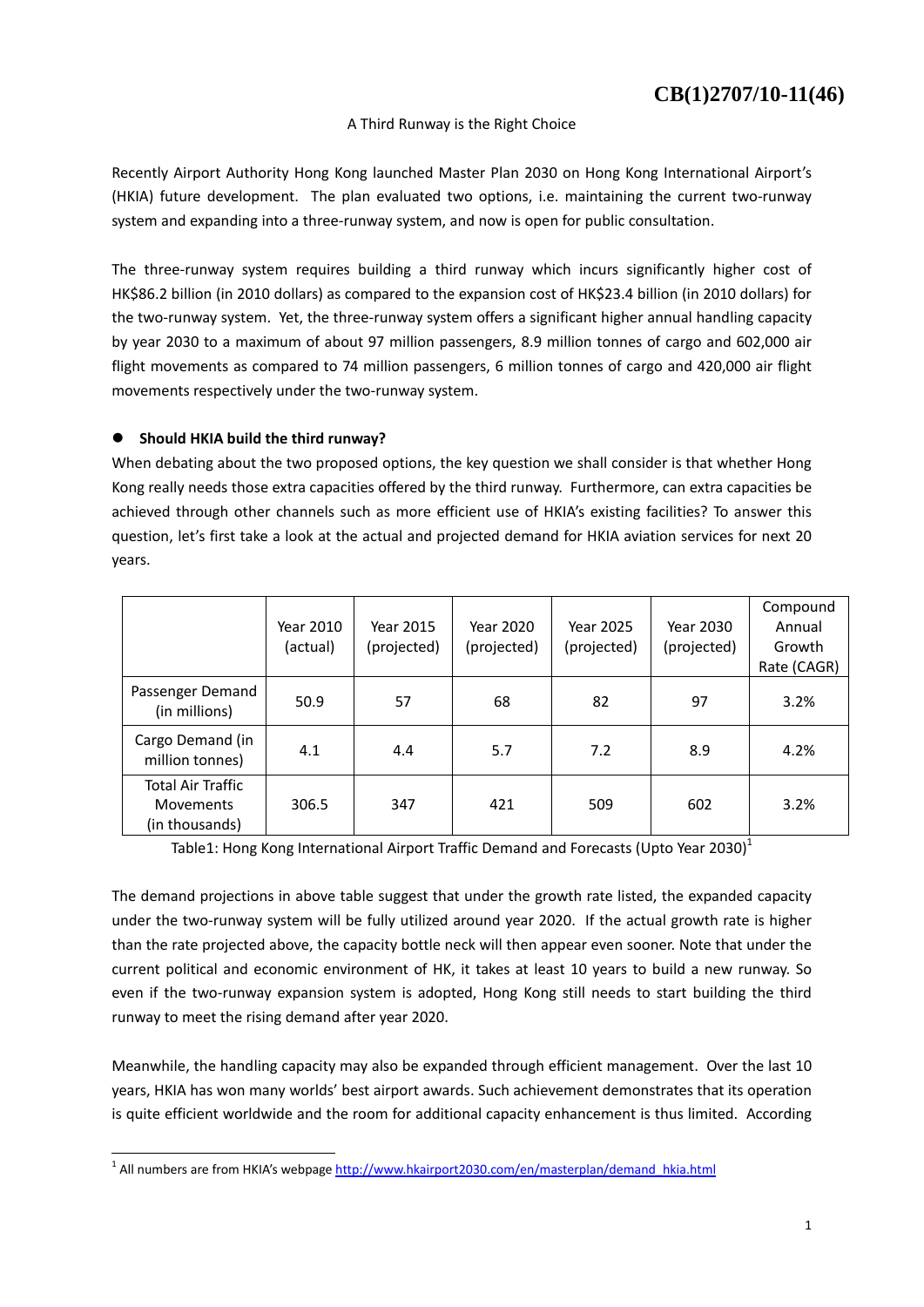to HKSAR 2007 report, HKIA's two existing runways have an ultimate capacity of over 60 aircraft movement/hour, which will be filled around 2015. $^2$  In addition, economic theory suggests that beyond some critical capacity point, it could be prohibitively expensive, if not impossible, to further expand the capacity. So even if there still were room for capacity expansion, it may not be economically efficient to do so.

Thus from capacity perspective, the efficient management coupled with the two-runway expansion plan can only serve as a temporary solution as it cannot fully meet and serve the rapid growing aviation demand beyond 2020. Building a third runway is the only viable long-term solution.

Secondly, the third runway is also needed to maintain HKIA's competitive edge. Under continuing globalization and recent rapid growth of mainland china's economy, HKIA 's comparative advantage is facing increasing threats by other major international hubs as well as major mainland cites and nearby cities in the Pearl River Delta region. The next table gives a brief summary of number of existing and planned runways at those major airports.

|                                    | City / Number of | Number of Existing | Number of Planned               |  |
|------------------------------------|------------------|--------------------|---------------------------------|--|
|                                    | airports         | Runways            | Runways                         |  |
| Major<br>International<br>Airports | New York/3       | 9                  | $?$ ?                           |  |
|                                    | London/5         | 7                  | 1                               |  |
|                                    | Paris/1          | 4                  | $?$ ?                           |  |
|                                    | Tokyo/1          | 6                  | 2 <sub>2</sub>                  |  |
| Major Asian<br>Airports            |                  |                    | 1 and a new                     |  |
|                                    | Beijing / 1      | 3                  | international airport           |  |
|                                    | Shanghai/2       | 4                  |                                 |  |
|                                    | Bangkok/1        | 2                  | 3                               |  |
|                                    | Seoul/1          | 3                  | $\mathfrak{p}$                  |  |
|                                    | Singapore /1     | 2                  | 1                               |  |
|                                    | Shenzhen/1       |                    | $\overline{2}$                  |  |
| Airports in Pearl                  | Guangzhou/1      | $\overline{2}$     | 3                               |  |
| River Delta Region                 | Zhu Hai $/1$     |                    | $?$ ?                           |  |
|                                    | Macau/1          |                    | $\cdot$ ?<br>$\overline{\cdot}$ |  |

Table 2: Number of Existing and Planned Runways for Major Airports in the World and within the Region<sup>3</sup>

It is very obvious in above table that the number of runways at HKIA is less than most of the major airports worldwide and within the Asia area. It becomes increasing easier to transport to Hong Kong via Shenzhen, and the future bridge that connects HK-Macau-Zhuhai will have similar negative impact on traffic through HKIA. So under the rapid rise of Shenzhen, Zhuhai, and Guangzhou airports alone, who also equip themselves with more and more new runways, HKIA should really plan early with a third runway to maintain its competitiveness.

HKIA greatly supports the development of four pillar economic industries in HK – i.e. financial services, trading and logistics, tourism and producer and professional services, as it continuously brings

 2 It is increased to 68 aircraft movement/hour later.

<sup>&</sup>lt;sup>3</sup> Numbers listed are partly from <u>http://www.hkairport2030.com/en/masterplan/hkhkia\_fastGrowing.html</u> ; also from "扩 建机场香港受贿何须犹豫"信报,张惠民 and from Wikipedia information for some airports listed above.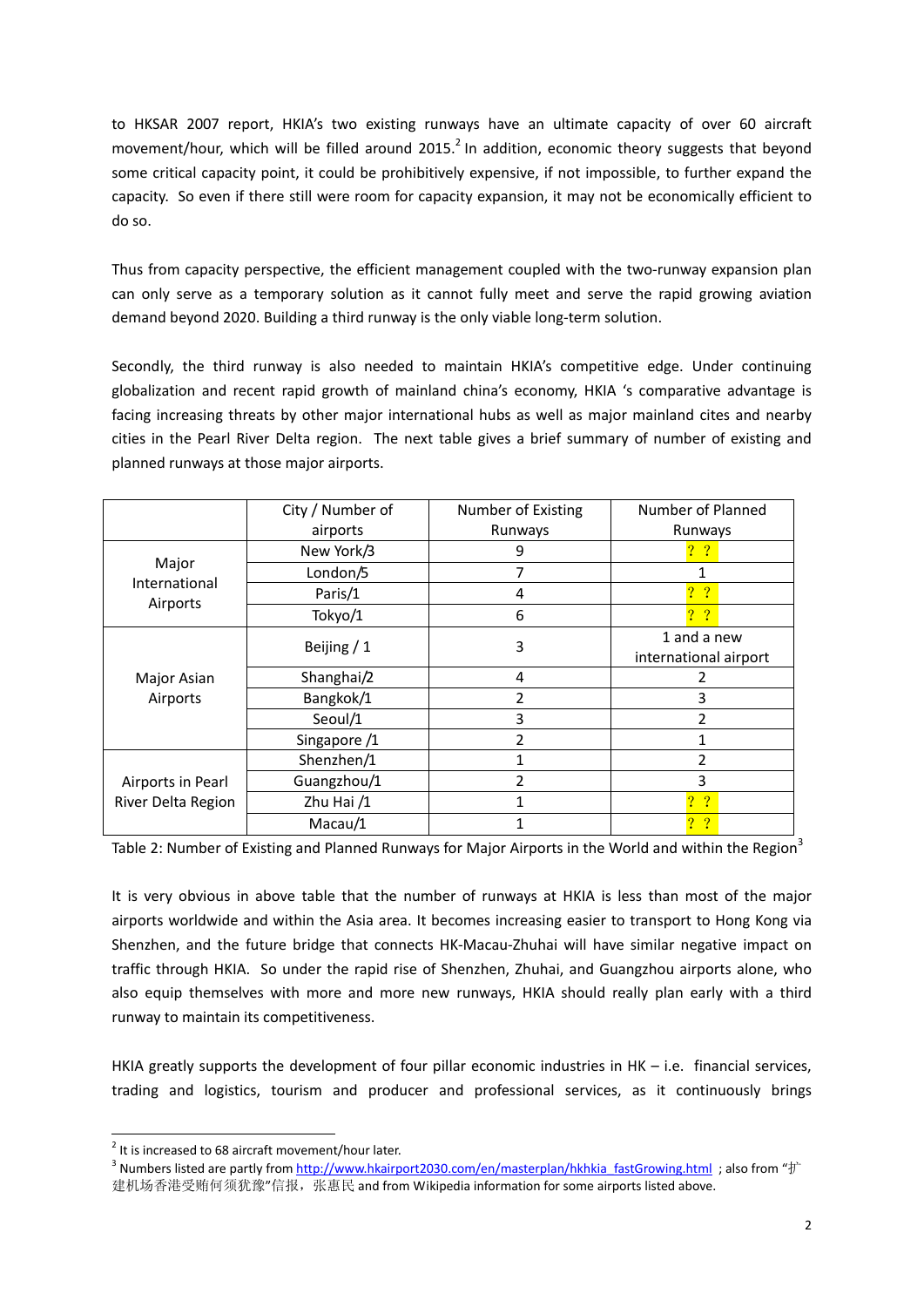clients/customers, commodities and business/employment opportunities into HK.<sup>4</sup> In 2008, aviation industry contributes 4.6% of Hong Kong's GDP directly and indirectly and creates 65,000 jobs on the airport land alone. Once HKIA fails to maintain the image as a highly efficient and effective international aviation hub, the development in other economic areas of HK will also be greatly jeopardized.

From above analysis, I think it is out of question that a third runway is vital for sustainable development of HKIA as well as for Hong Kong's economy. The question in debate then should be refined to be whether Hong Kong should start building the runway now or several years down the road.

## **Should HKIA build the third runway now or later?**

In terms of the optimal timing to undertake the project, we need to consider the following aspects:

# - Financial Consideration

An estimated cost of HK\$86.2 billion (in 2010 dollars) is non-trivial. Can Hong Kong afford the project right away? What is the probability for technological breakthrough as well as improvement in productivity to be achieved in the near future, which may significantly lower the construction expenses?

Personally, I think with the over HKD90 billion surplus that Hong Kong government accumulated in recent two years, the project is affordable right now though efforts to raise additional money are still needed. In addition, three-runway option will create a total of 340, 000 new jobs by 2030, among which are mostly manual and low skilled jobs. Then it is far more socially efficient for the government to spend the surplus on planned project rather than handing the HKD6000 cash directly to the Hong Kong residents. It just as the old Chinese proverb says: Give a man a fish and he will eat for a day; Teach a man to fish and he will eat for the rest of his life.

I am not a technical expert. It seems to me that the technology for building the third-runway is relatively mature and waiting another several years will only cost Hong Kong more tax money rather than saving money. Such perception is drawn from recent example of the Express Rail Link. The initial estimated cost for the Express Rail Link railway part was only HKD\$35.4 billion, while in 2009 the cost increased to HK\$53.7billion and to HK\$55 billion in early 2010. So during four-year time, for Express Rail Link the saving from advanced technology did not outweigh the increased cost due to factors such as inflation.

# - Environmental Consideration:

-

Possible damage to the environment is one important factor to be considered. According to the 2007 report on HKIA's third runway prepared by the Aviation Policy and Research Center at the Chinese University of Hong Kong, the estimated economic contribution of the third runway and its pollution cost are HK\$28.5 billion and HK\$0.16 billion, respectively. The environmental cost by the third runway is relatively small, about a hundredth, to the economic benefit it generates.

Again, if the third runway is scheduled to be built several years later, will there be less damage to the

 $^4$  In 2010, HKIA ranks 9<sup>th</sup> busiest airport in the world and the third busiest in Asia by passenger traffic, and the busiest cargo airports in the world. http://en.wikipedia.org/wiki/World%27s\_busiest\_airports\_by\_passenger\_traffic http://en.wikipedia.org/wiki/World%27s\_busiest\_airports\_by\_cargo\_traffic